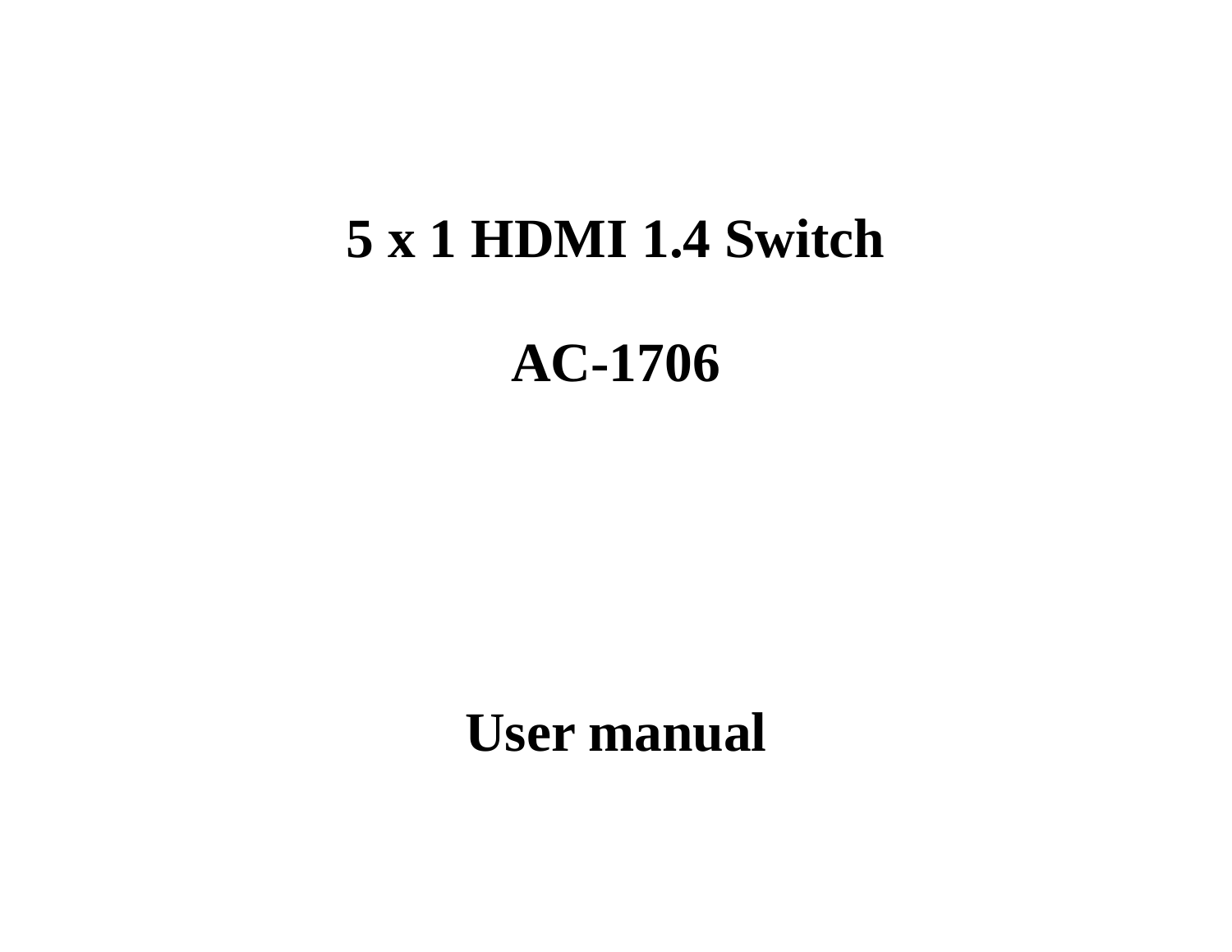## **I. Introduction**

This is a high performance 5 HDMI input and 1 HDMI output switch. It supports HDCP repeater functions and fast switching between any of the HDMI input ports. The system supports all 3D TV formats in addition to all HDTV formats up to 4Kx2K. Furthermore, the remote control gives uses complete control over the selection of sources and makes the device incredibly user friendly. Low consumption, does not require an external power supply for normal functions.

#### **II. Features**

Compliant with HDMI 1.4a, CTS 1.4a, DVI 1.0 standards

HDMI 1.4 support: 3D TV support

Support 3D Video & 4Kx2K, 8, 10, 12 & 16 bits per color depth

Audio support:

Dolby TrueHD

DTS-HD Master Audio 7.1CH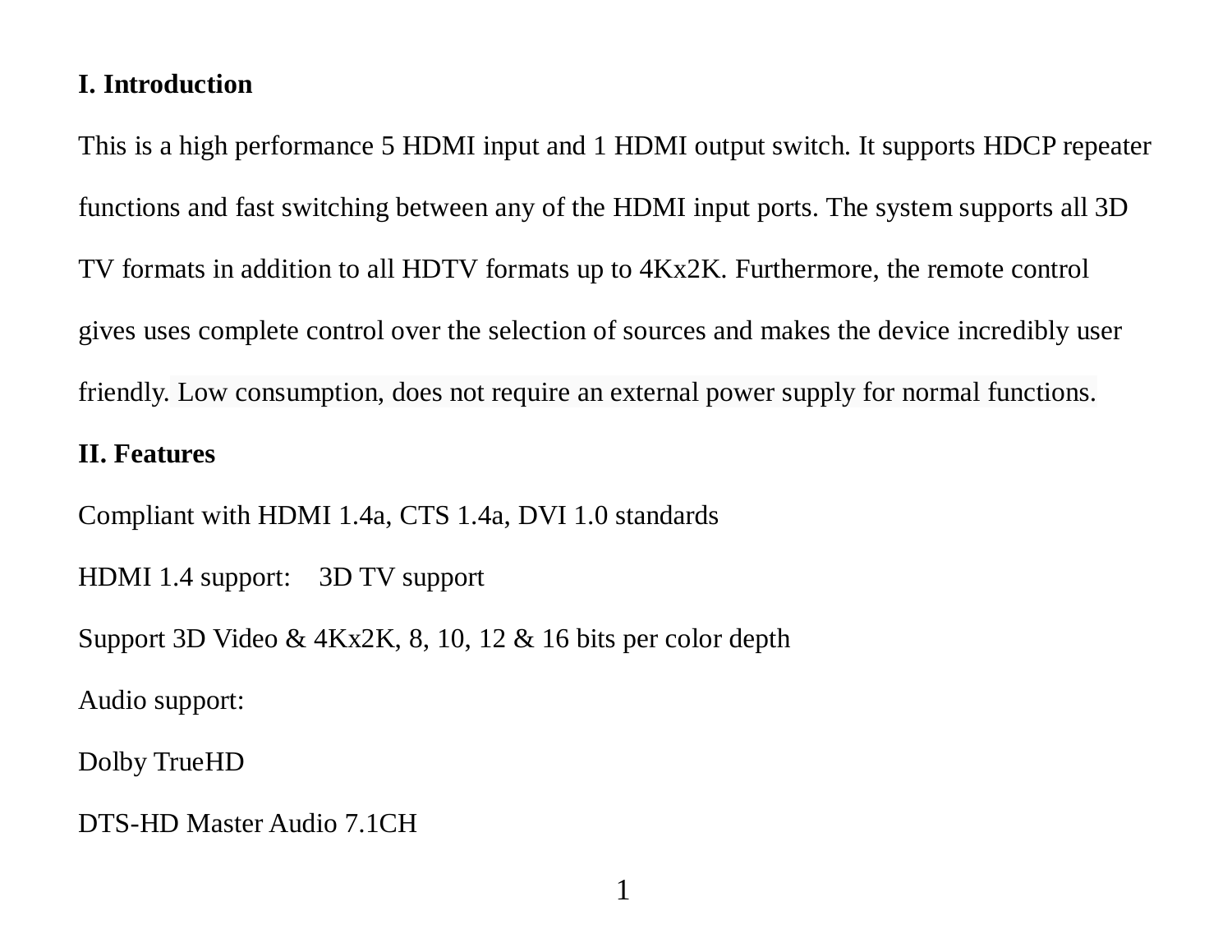## **III. Package**

## 5x1 HDMI 1.4 Switcher

Remote control

Operation Manual

## **IV. Specifications**

| Frequency Bandwidth      | 2.97Gbps                                              |                                                 |
|--------------------------|-------------------------------------------------------|-------------------------------------------------|
| <b>Input Ports</b>       | 5 HDMI Female ports                                   |                                                 |
| Output port              | 1 HDMI Female port                                    |                                                 |
| <b>HDMI</b> Audio Output | PCM2, 5.1, 7.1CH, Dolby 5.1, DTS5.1, D-TrueHD, DTS-HD |                                                 |
| <b>ESD</b> Protection    |                                                       | Human Body Model: $\pm$ 8kV (air-gap discharge) |
|                          |                                                       | $\pm$ 4kV (contact discharge)                   |
| Dimensions (mm)          | $87(D)$ x59.5 (W) x 19(H)                             |                                                 |
| Weight $(g)$             | 60                                                    |                                                 |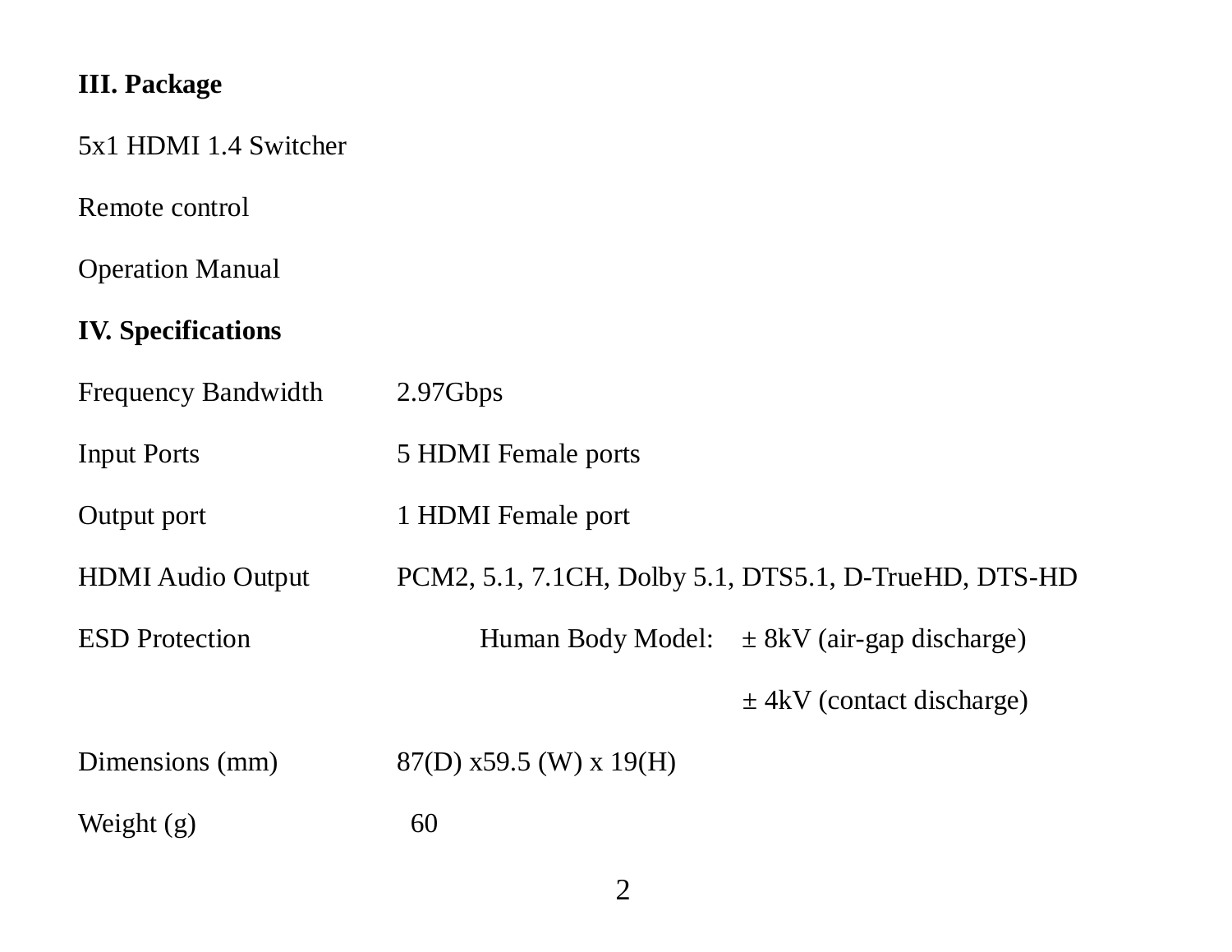## **V. 5**×**1 Switch Parts List**



- Source Selection Button  $\overline{1}$
- $\overline{2}$ **IR Receiver**
- 3 Power LED
- Source Indicator  $\overline{4}$
- 5 1 x Front Input



- 6 Output
- 7 4 x Rear Inputs
- 8 Power Input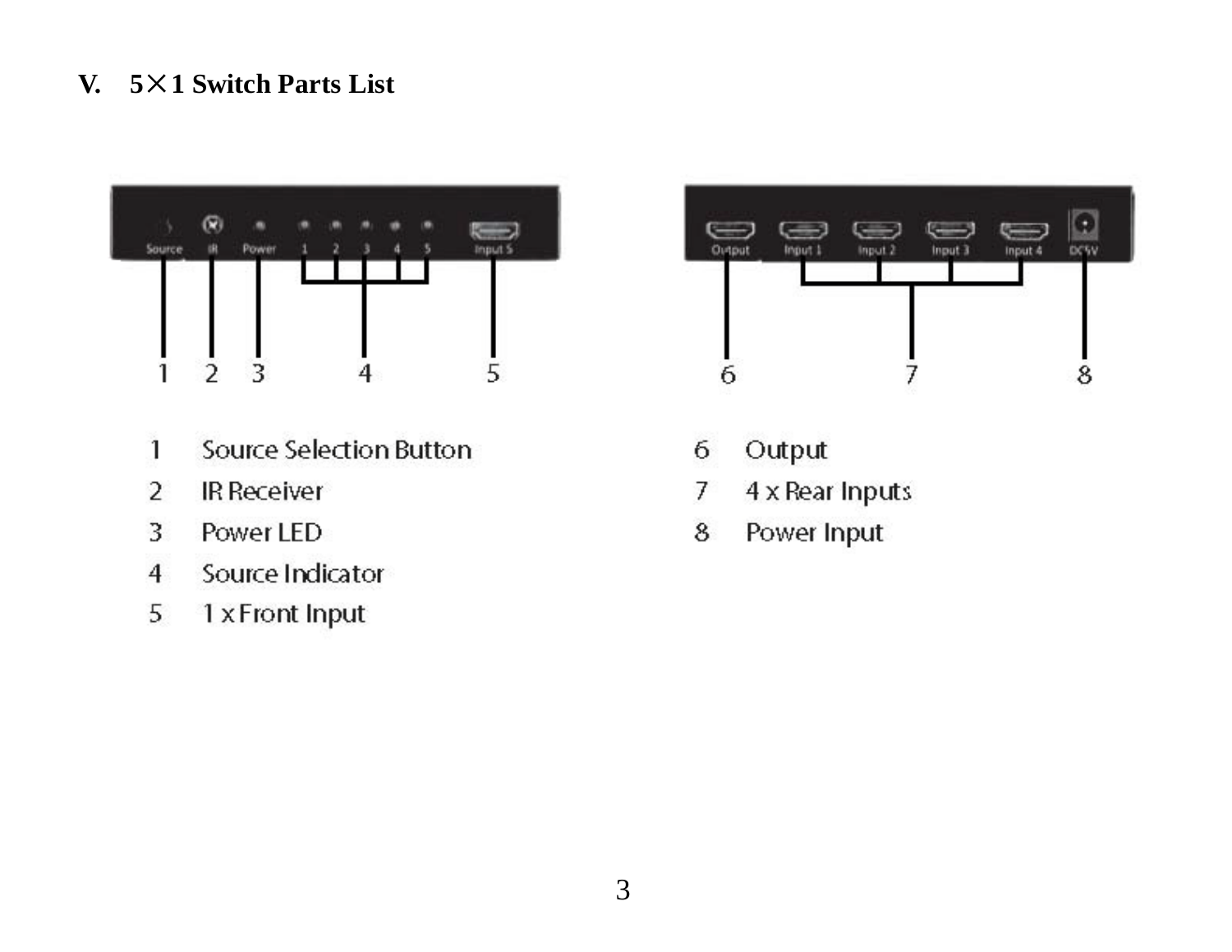#### **VI. 5**×**1 Switch Operation Controls and Functions**

#### 1. Source Selection Button:

Press this button to select any sources, i.e. Blu-ray, Game Console, Set Top Box, etc, which is connected to the input and indicated by the number of the input

#### 2. IR Receiver:

This switcher includes a remote control, switching between sources can be controlled from the remote control. Ensure to aim the remote towards this receiver when using the remote.

#### 3. Power LED:

This LED will turn on once power is applied to indicate a working state.

#### 4. Source Indicator:

When a source is selected, the LED underneath the corresponding input will illuminate to indicate the selected source.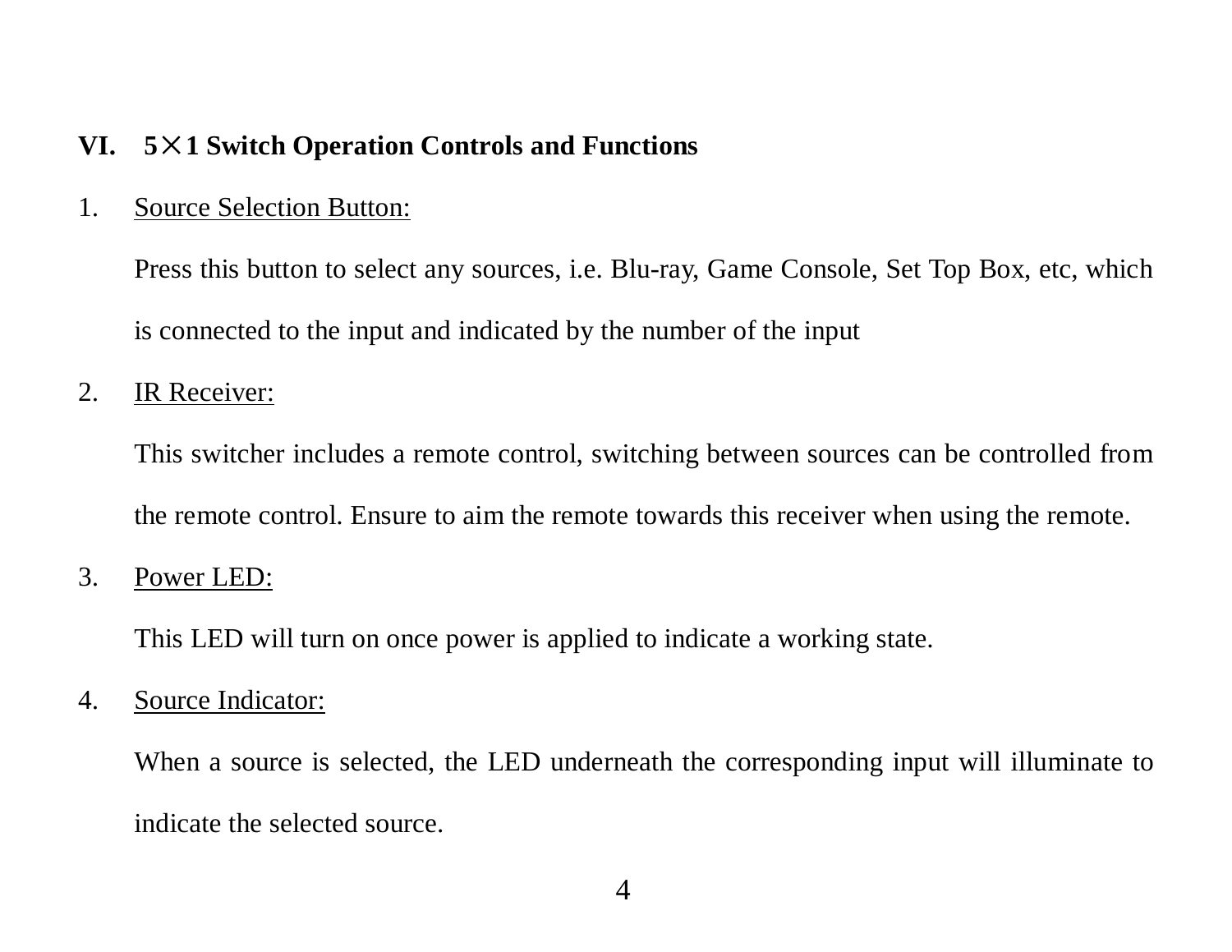#### 5. 1 x Front Input:

A single HDMI input are located on the front of the device. Connect a HDMI source to this input.

#### 6. Output:

Connect the output of the switcher to a monitor or HDTV that is equipped with a HDMI socket. The selected source will be displayed from this output.

#### 7.  $4 \times$  Rear Inputs:

4 HDMI inputs are located on the rear of the device. Connect a HDMI source to any of these inputs.

#### 8. Power Input:

This switcher does not require power to switch between the 5 available sources. The power input is available in cases where one or all HDMI leads is or exceeds 5 metres in length.